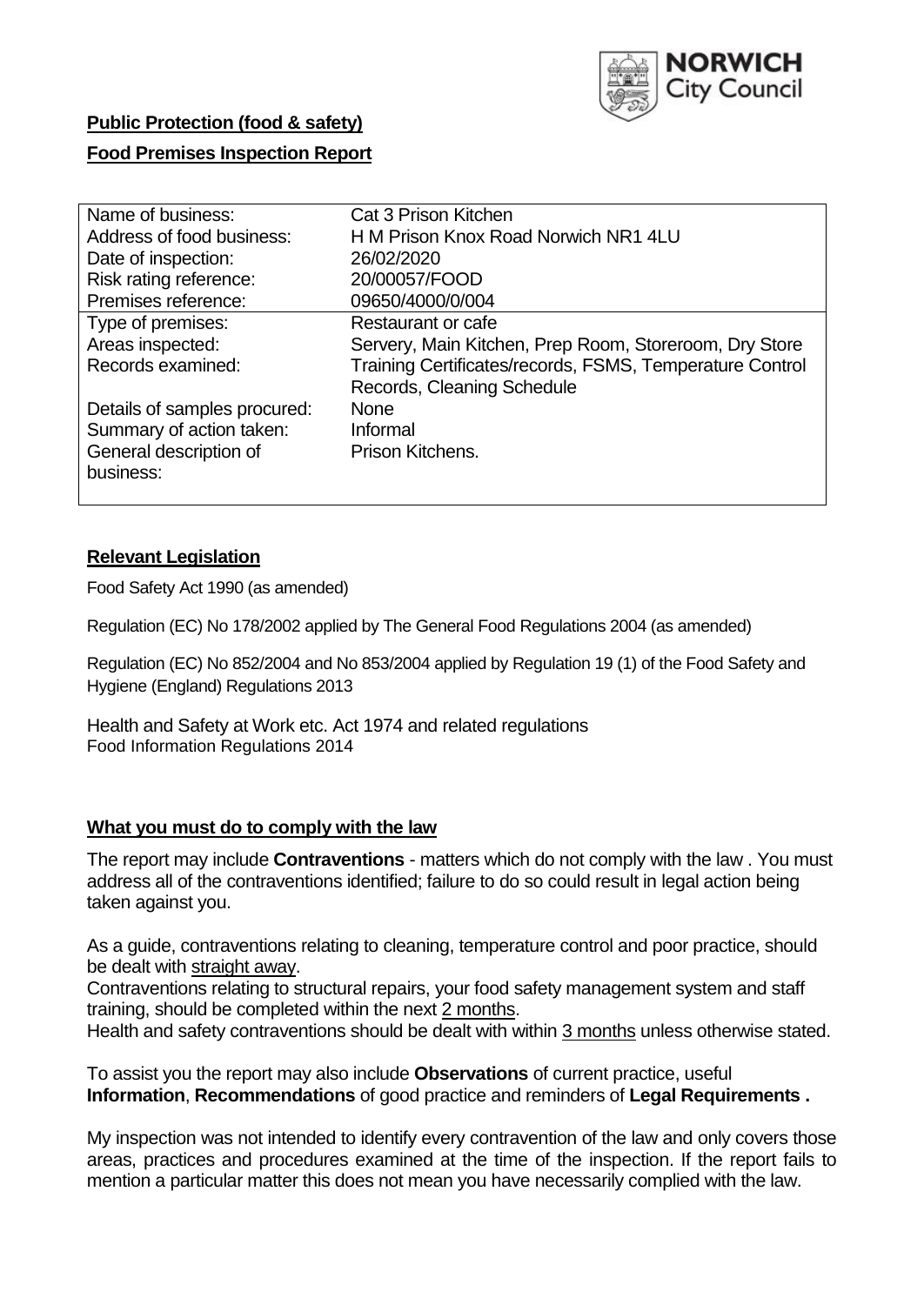## **FOOD SAFETY**

## **How we calculate your Food Hygiene Rating:**

The food safety section has been divided into the three areas which you are scored against for the hygiene rating: 1. food hygiene and safety procedures, 2. structural requirements and 3. confidence in management/control procedures. Each section begins with a summary of what was observed and the score you have been given. Details of how these scores combine to produce your overall food hygiene rating are shown in the table.

| <b>Compliance Area</b>                     |          |    |                |           |           |    | <b>You Score</b> |                 |      |
|--------------------------------------------|----------|----|----------------|-----------|-----------|----|------------------|-----------------|------|
| Food Hygiene and Safety                    |          |    | $\Omega$       | 5         | 10        | 15 | 20               | 25              |      |
| <b>Structure and Cleaning</b>              |          |    | $\overline{0}$ | 5.        | 10        | 15 | 20               | 25 <sub>1</sub> |      |
| Confidence in management & control systems |          |    | $\Omega$       | 5         | 10        | 15 | 20               | 30 <sub>1</sub> |      |
|                                            |          |    |                |           |           |    |                  |                 |      |
| <b>Your Total score</b>                    | $0 - 15$ | 20 |                | $25 - 30$ | $35 - 40$ |    | $45 - 50$        |                 | > 50 |
| <b>Your Worst score</b>                    | 5        | 10 |                | 10        | 15        |    | 20               |                 |      |
|                                            |          |    |                |           |           |    |                  |                 |      |

| <b>Your Rating is</b> |  |  |  |  |  |  |
|-----------------------|--|--|--|--|--|--|
|-----------------------|--|--|--|--|--|--|

Your Food Hygiene Rating is 4 - a good standard

| 000046 |  |
|--------|--|
|--------|--|

## **1. Food Hygiene and Safety**

Food hygiene standards are high. You demonstrated a very good standard of compliance with legal requirements. You have safe food handling practices and procedures and all the necessary control measures to prevent cross-contamination are in place. Some minor contraventions require your attention. **(Score 5)**

#### Contamination risks

**Contravention** The following exposed food to the general risk of cross-contamination with bacteria or allergens or its physical contamination with dirt, foreign objects or chemicals: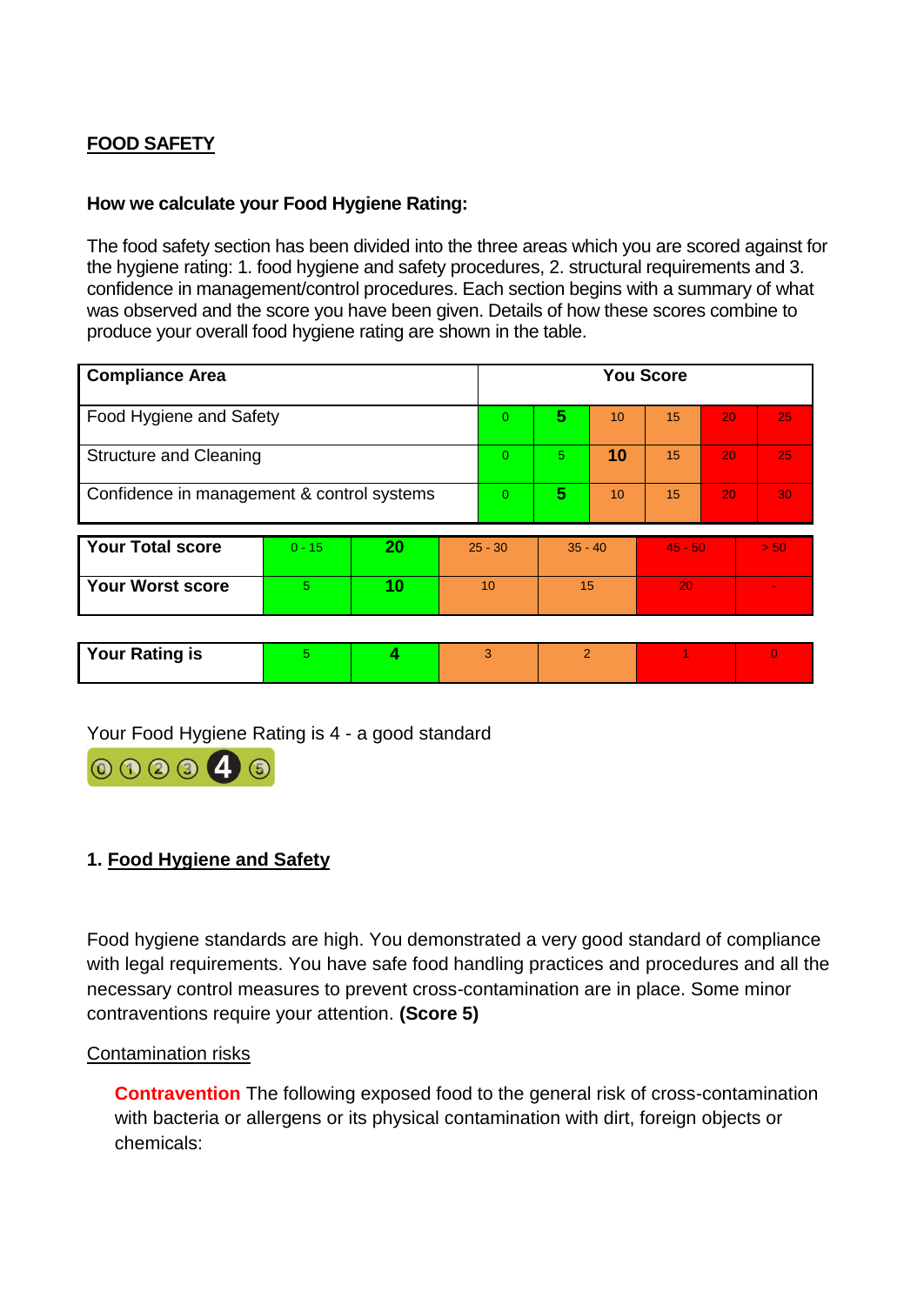uncovered food in freezer's and fridge's.

## Hand-washing

**Observation** I was pleased to see hand washing was well managed.

## **2. Structure and Cleaning**

The structure facilities and standard of cleaning and maintenance are of a generally satisfactory standard but there are some repairs and/or improvements which are required in order for you to comply with the law. Pest control and waste disposal provisions are adequate. The contraventions require your attention; although not critical to food safety they may become so if not addressed. **(Score 10)**

## Cleaning of Structure

**Contravention** The following items were dirty and require more frequent and thorough cleaning:

- ceiling
- hand contact surfaces such as light switches and door handles

## **Maintenance**

**Contravention** The following had not been suitably maintained and must be repaired or replaced:

- floor surfaces
- splits or holes in flooring
- worn and / or peeling paint
- loose coving at wall floor junction

## Pest Control

**Contravention** Pest proofing is inadequate particularly in the following areas:

no working fly screens to the windows in frying area due to them being damaged

## **3. Confidence in Management**

A food safety management system is in place and you demonstrate a very good standard of compliance with the law. You have a good track record. There are some minor contraventions which require your attention.Your records are appropriate and generally